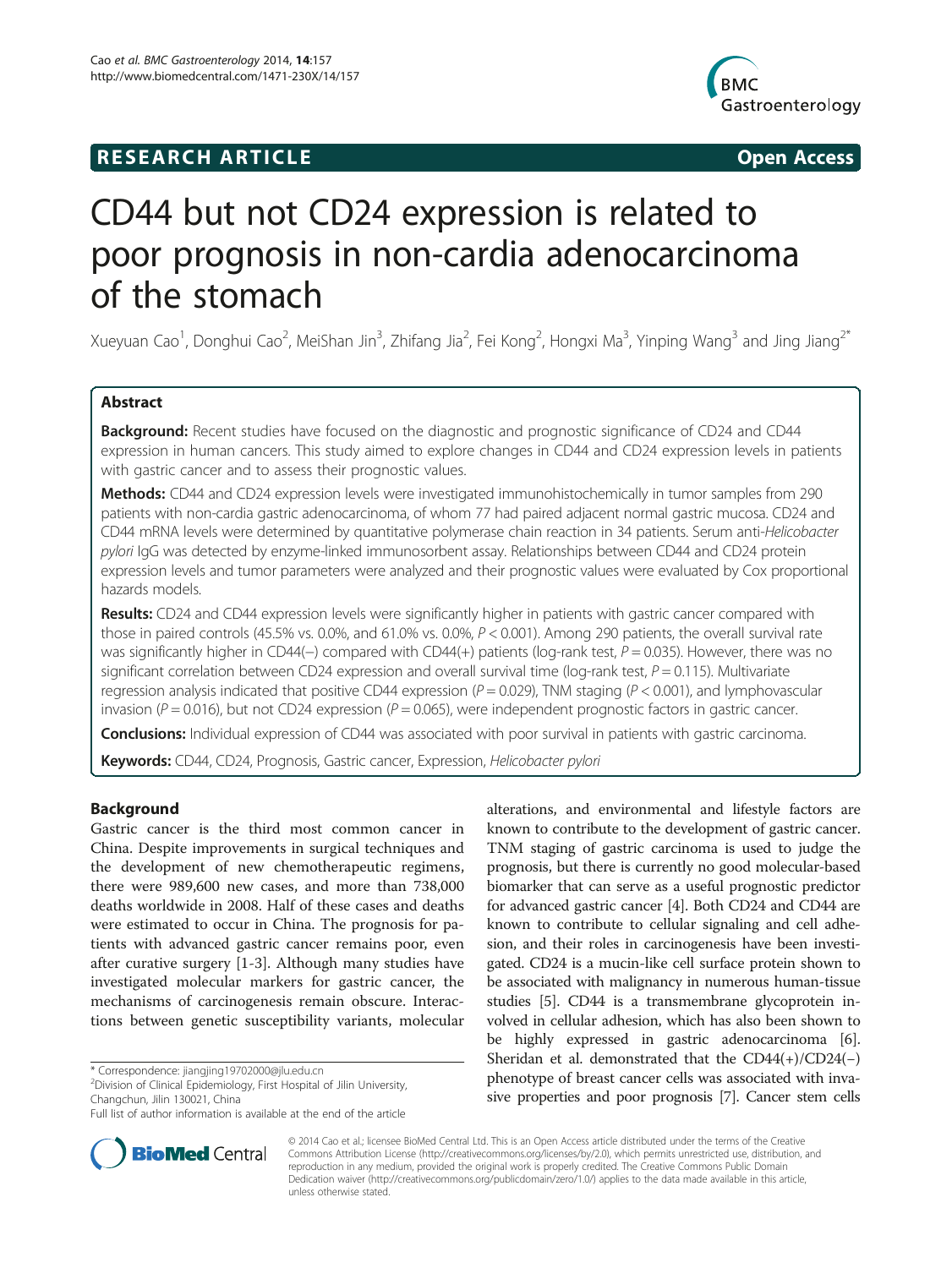(CSCs) have recently been identified in human gastric cancer cell lines in several studies [\[8](#page-6-0)], and CD44(+)CD24(+) cells have been shown to define a highly tumorigenic, gastric cancer cell population with properties of selfregeneration and multi-lineage differentiation [\[9](#page-6-0)]. Weichert et al. showed that cytoplasmic expression of CD24 was independently correlated with shortened survival in colorectal cancer [\[10\]](#page-6-0). Yong et al. recently investigated CD44/ CD24 expression in a retrospective analysis of patients with recurrent gastric cancer, but found no associations between individual or combined expression of CD24 and CD44 and the recurrence of gastric cancer [[11](#page-6-0)]. Based on these previous studies, we hypothesized that CD24 and CD44 expression might be correlated with gastric cancer prognosis. The aim of this study was therefore to evaluate the expression levels of CD24 and CD44 in gastric cancer and to evaluate their possible predictive relevance for future clinical practice. Helicobacter pylori infection is considered a risk factor for gastric adenocarcinoma, and a recent study reported that H. pylori, via CagA, unveiled CSC-like properties in gastric epithelial cells [\[12\]](#page-6-0). We therefore also investigated the correlation between H. pylori infection and CD24/CD44 expression.

# Methods

#### Participants

A total of 290 patients (221 men and 69 women) with non-cardia gastric adenocarcinoma who underwent radical operation (D1+ or D2) at the First Hospital of Jilin University were enrolled in this study between August 2000 and December 2010. The patients did not receive any preoperative chemo-radiotherapy. Postoperative chemotherapy was administered to all patients with stages II, III, and IV tumors. The diagnosis of gastric cancer was made on the bases of morphologic and immunohistochemical findings, evaluated independently by two pathologists (MJ and YW). Tumor samples were collected at surgery. Histopathological classification and grades of adenocarcinoma were defined according to the Laurén classification [[13](#page-6-0)] and World Health Organization (WHO) classification 2010 [\[14\]](#page-6-0). They included papillary adenocarcinoma  $(n =$ 4), tubular adenocarcinoma (n = 252), mucinous adenocarcinoma  $(n = 27)$ , and poorly cohesive carcinomas (signet ring cell carcinoma)  $(n = 7)$  according to WHO classification 2010. Adjacent normal gastric epithelial samples were also collected from 77 patients for comparison. Patient ages were from 32 to 87 years, with a median age of 64 years. Written informed consent was obtained from all the patients and the study protocol was approved by the Ethics Committee of the First Hospital of Jilin University.

## Immunohistochemistry

Tissue blocks were constructed using a tissue array (Minicore; Alphelys Impasse Paul Langevin, Plaisir, France).

Sections (4 μm thick) were cut, deparaffinized, and stained using a streptavidin-biotin immunoperoxidase technique. The sections were then incubated with an anti-human CD24 polyclonal antibody (1:100 diluted, sc-7034; Santa Cruz, USA) and a CD44 monoclonal antibody (1:50 diluted, MA1-81995; Thermo Fisher Scientific Inc., Chicago, IL, USA), respectively. 3, 3-Diaminobenzidine was employed as a chromogen. Sections were counterstained with hematoxylin. Slides treated with IgG isotypes instead of primary antibodies were used as negative controls. The stained slides were evaluated independently by two pathologists (MJ and YW) who were blinded to the clinical data and outcomes. Staining intensity and percentages of cells stained at a specific magnitude of intensity were assessed using the widely accepted HSCORE system. The HSCORE was calculated using the following equation: HSCORE =  $\Sigma$ Pi(i) (I = 0, 1, 2, 3, Pi = 0–100%), where i represents the staining intensity, i.e.,  $0 = no$  staining,  $1 =$ weak staining,  $2 =$  moderate staining, and  $3 =$  strong staining. (Additional file [1](#page-5-0): Figure S1) Photographs of the reference intensities are shown in the supplemental data. Given that Pi represents the percentage of stained cells with intensities varying from 0 to 100%, the final HSCORE varied from 0 to 300. The percentages of positive cells were counted in at least 50 fields by examining at least 1000 cells under a microscope, using a 40× objective lens. The expression levels of CD24 and CD44 were classified as negative (HSCORE < 30) and positive (HSCORE  $\geq$  30). Cut-off values for CD24 and CD44 (HSCORE < 30) were modified according to the results of previous studies [\[11,15](#page-6-0)].

# Reverse transcription–polymerase chain reaction quantification of CD24 and CD44

Expression levels of CD24 and CD44 mRNA were determined in 34 patients with gastric cancer. Briefly, RNA was extracted from stomach tissues using an RNA Isolation Kit (Axygen, CA, USA) according to the manufacturer's guidelines. After DNase treatment, first-strand cDNA was synthesized using a cDNA synthesis kit (Roche, Basel, Switzerland). Quantitative polymerase chain reaction of CD24 (forward primer: AAA CAA CAA CTG GAA CTT CAA GTA ACT C, reverse primer: GGT GGT GGC ATT AGT TGG ATT T) and CD44v6 (forward primer: TCC CTG CTA CCA ATA GGA ATG ATG, reverse primer: GGT CAC TGG GAT GAA GGT CC) was performed using the Light Cycler 480 system (Roche). Glyceraldehyde 3-phosphate dehydrogenase (GAPDH) was quantified as an endogenous RNA control (forward primer: TGC ACC ACC AAC TGC TTA GC, reverse primer: GGC ATG GAC TGT GGT CAT GAG).

## Determination of H. pylori infection

Blood samples were collected from 103 patients to determine the presence of *H. pylori* infection before surgery.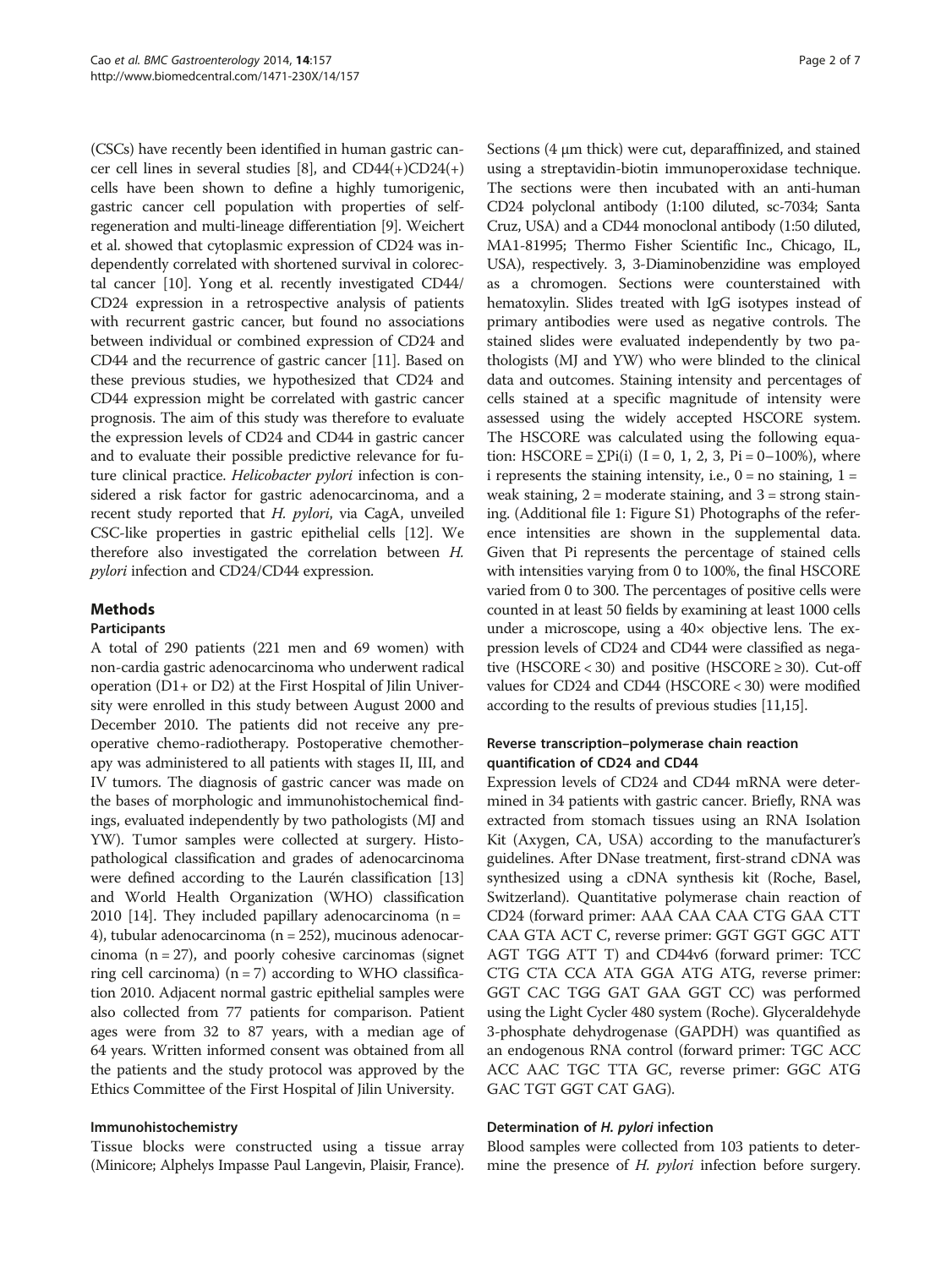

Serum anti-H. pylori IgG was detected by enzyme-linked immunosorbent assay (Biohit, Helsinki, Finland). Briefly, samples with titers above the cut-off value of 30 EIU were considered as positive for H. pylori infection, as described previously [\[16\]](#page-6-0).

## Statistical analysis

The HSCOREs for CD24 and CD44 expression were presented as medians (interquartile range). Mann– Whitney U, Kruskal–Wallis H, and Wilcoxon signed rank tests were used to compare results between groups. The Kaplan–Meier method was used to estimate the overall survival rate, and survival differences were analyzed using log-rank tests. A Cox proportional hazards model was used to calculate the relative risks and corresponding 95% confidence intervals (CI), after adjusting for age, sex, lymphovascular invasion, and TNM staging. Analyses were performed using SPSS software 18.0 (SPSS Inc., USA). All statistical tests were two-tailed and  $P$  values < 0.05 were considered to be statistically significant.

# Results

## CD24 and CD44 expression levels in gastric cancer

CD24 and CD44 expression were detected in the membrane of cancer cells in gastric cancer samples (Figure 1). Weak staining for both CD24 and CD44 was also observed in the nucleus of gastric cancer cells. All negative controls demonstrated negligible background staining. Among 77 paired samples, CD24(+) and CD44(+) staining results were found in 35/77 (45.5%) and 47/77 (61.0%) of the gastric cancer samples, respectively. However, the paired normal gastric epithelial cells showed negative expression of CD24 and CD44. mRNA expression levels of both CD24 and CD44 were significantly higher in immunohistochemically positive compared with immunohistochemically negative groups. The mRNA expression levels of CD24 and CD44 were consistent with the immunohistochemistry results in gastric cancer (Figure 2).

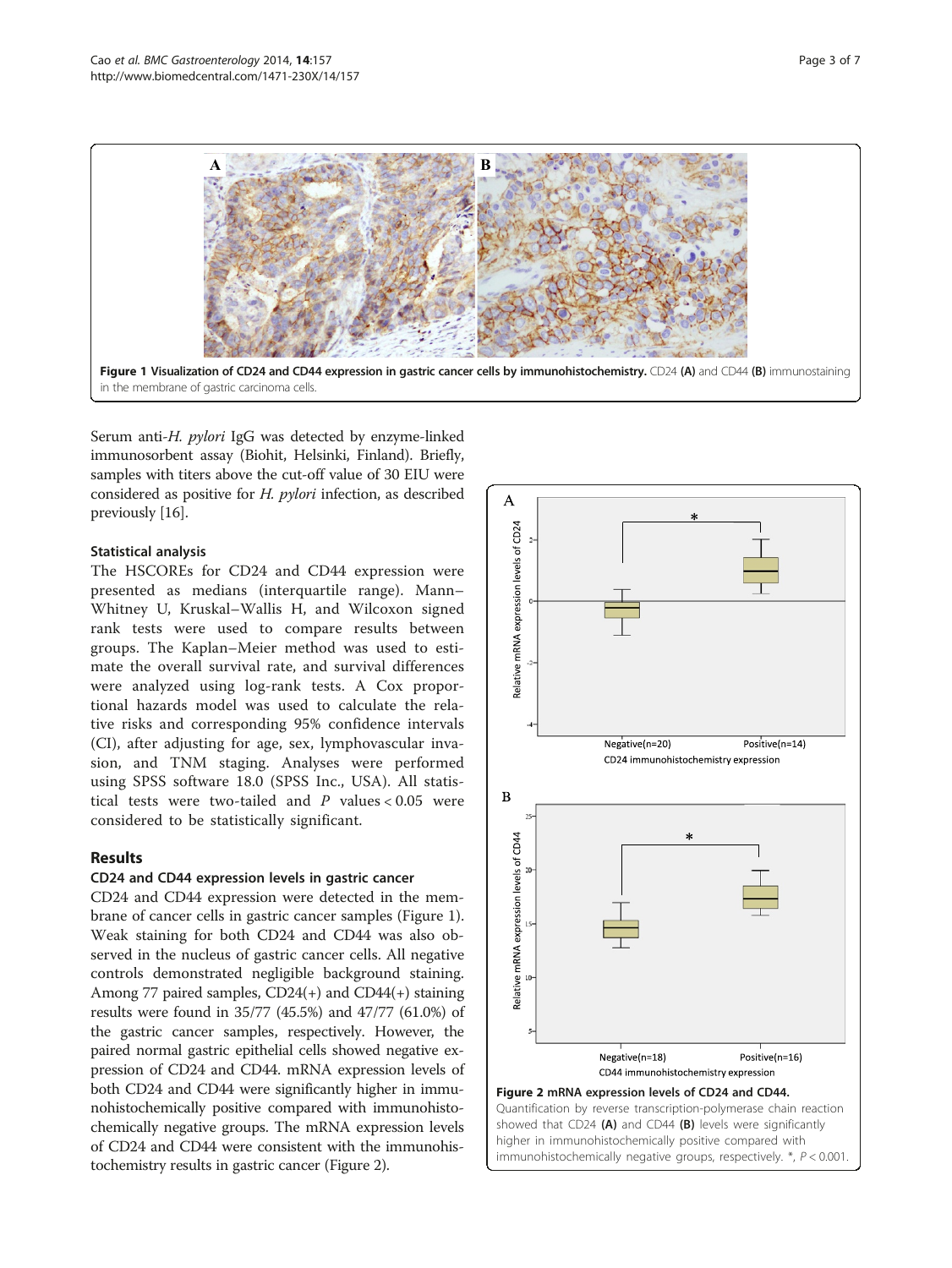# Correlations between CD24/CD44 expression levels and clinicopathologic parameters

Patients with lymphovascular invasion had significantly higher rates of CD44 positivity than those without invasion  $(P = 0.013)$ . CD24 and CD44 expression levels were also

analyzed according to age, sex, tumor differentiation, depth of invasion, lymph node metastasis, and TNM stage. However, there were no significant differences in CD24/CD44 expression levels in relation to these parameters. The clinical characteristics of the subjects are summarized in Table 1.

Table 1 CD24 and CD44 expressions in gastric carcinomas according to clinicopathological parameters

|                                                                | CD24 positive rate n (%) | P value | CD44 positive rate n (%) | P value |
|----------------------------------------------------------------|--------------------------|---------|--------------------------|---------|
| Gender                                                         |                          |         |                          |         |
| Male (n=221)                                                   | 92(41.6)                 | 0.148   | 133(60.2)                | 0.835   |
| Female (n=69)                                                  | 22(31.9)                 |         | 45(65.2)                 |         |
| Age(y)                                                         |                          |         |                          |         |
| $≤60$ (n=127)                                                  | 48(37.8)                 | 0.435   | 85(66.9)                 | 0.087   |
| $>60$ (n=163)                                                  | 69(42.3)                 |         | 93(57.0)                 |         |
| H.pylori infection (n=103)                                     |                          |         |                          |         |
| Positive (n=67)                                                | 24(35.8)                 | 0.096   | 48(71.6)                 | 0.815   |
| Negative (n=36)                                                | 19(52.8)                 |         | 25(69.4)                 |         |
| Lauren classification                                          |                          |         |                          |         |
| Intestinal type (n=104)                                        | 42(40.3)                 | 0.965   | 67(64.4)                 | 0.168   |
| Diffuse type (n=186)                                           | 77(41.3)                 |         | 103(55.3)                |         |
| WHO classification                                             |                          |         |                          |         |
| Papillary adenocarcinoma (n=4)                                 | 1(25.0)                  | 0.906   | 4(100.0)                 | 0.064   |
| Tubular adenocarcinoma                                         |                          |         |                          |         |
| Well $(n=1)$                                                   | O(0.0)                   |         | O(0.0)                   |         |
| Moderate (n=98)                                                | 30(30.6)                 |         | 49(50.0)                 |         |
| Poor (n=153)                                                   | 47(30.7)                 |         | 87(56.9)                 |         |
| Mucinous adenocarcinoma (n=27)                                 | 7(25.9)                  |         | 13(48.1)                 |         |
| Poorly cohesive carcinomas (Signet ring cell carcinomas) (n=7) | 1(14.3)                  |         | 1(14.3)                  |         |
| Lymph-vascular invasion                                        |                          |         |                          |         |
| Absent (n=134)                                                 | 56(41.8)                 | 0.642   | 72(53.7)                 | 0.013   |
| Present (n=156)                                                | 61(39.1)                 |         | 106(67.9)                |         |
| TNM stage                                                      |                          |         |                          |         |
| $1(n=23)$                                                      | 10(43.5)                 | 0.844   | 16(69.6)                 | 0.559   |
| $II(n=47)$                                                     | 19(40.4)                 |         | 32(68.1)                 |         |
| $III (n=187)$                                                  | 77(41.2)                 |         | 110(58.9)                |         |
| $IV (n=33)$                                                    | 11(33.3)                 |         | 20(60.6)                 |         |
| Invasion                                                       |                          |         |                          |         |
| $T1$ (n=9)                                                     | 2(22.2)                  | 0.537   | 7(77.8)                  | 0.485   |
| $T2(n=36)$                                                     | 14(38.9)                 |         | 22(61.1)                 |         |
| $T3(n=212)$                                                    | 85(40.1)                 |         | 132(62.2)                |         |
| $T4(n=33)$                                                     | 16(48.5)                 |         | 17(51.5)                 |         |
| Lymph node metastasis                                          |                          |         |                          |         |
| $NO (n=62)$                                                    | 27(43.5)                 | 0.445   | 40(64.5)                 | 0.534   |
| $N1$ (n=89)                                                    | 39(43.8)                 |         | 49(55.1)                 |         |
| $N2$ (n=74)                                                    | 24(32.4)                 |         | 47(63.5)                 |         |
| $N3$ (n=65)                                                    | 27(41.5)                 |         | 42(64.6)                 |         |
| Survival                                                       |                          |         |                          |         |
| Survived (n=171)                                               | 62(36.3)                 | 0.089   | 96(56.1)                 | 0.028   |
| Died $(n=119)$                                                 | 55(46.2)                 |         | 82(68.9)                 |         |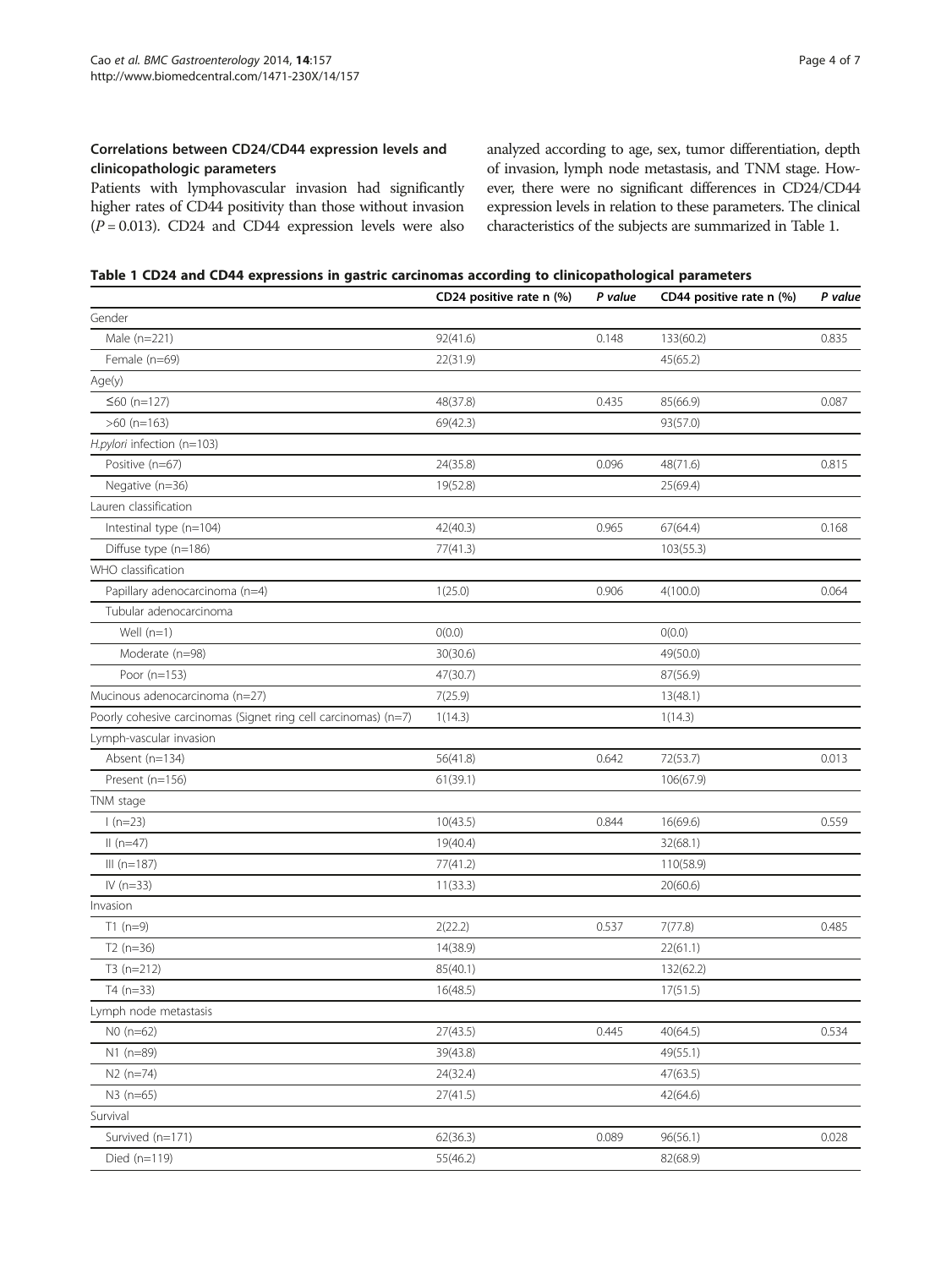#### CD44 expression was associated with poor survival

Follow-up information was available for all 290 patients for periods of 3–135 months (median 41 months). No patient died of postoperative complications within 30 days of the beginning of the study period, but 119 (41.0%) patients died during the follow-up period. The overall survival time was significantly longer in CD44(−) compared with CD44(+) patients (Figure 3A; log-rank test,  $P = 0.035$ ). Although patients with CD24(−) tumors showed a trend towards longer overall survival trend, the difference was not significant (Figure 3B; log-rank test,  $P = 0.115$ ). TNM stage and lymphovascular invasion were significantly related to postoperative survival time (Figure 3C,D).

#### CD44 expression was an independent prognostic marker

After adjusting for sex, age, TNM stage, and lymphovascular invasion, CD44(+) patients had a significantly higher

risk of gastric cancer-related death compared with CD44(−) patients (odds ratio  $(OR) = 1.57$ ; 95% CI: 1.05–2.36;  $P =$ 0.029). Compared with patients who were CD24(−), CD24(+) patients had a higher likelihood of shorter overall survival, though the difference was not significant  $(OR = 1.41; 95\% \text{ CI: } 0.98-2.02; P = 0.065)$ . Multivariate analyses identified CD44 expression, TNM stage, and lymphovascular invasion as independent prognostic factors of poor patient survival in gastric cancer (Table [2](#page-5-0)).

#### CD24/CD44 expression levels and H. pylori infection

Helicobacter pylori infection was detected in 67 of the 103 (65.4%) gastric cancer patients tested. However, there was no correlation between H. pylori infection and CD44 expression ( $P = 0.815$ ), and no significant association between H. pylori infection and CD24 expression  $(P = 0.096)$ .



survival in gastric cancer.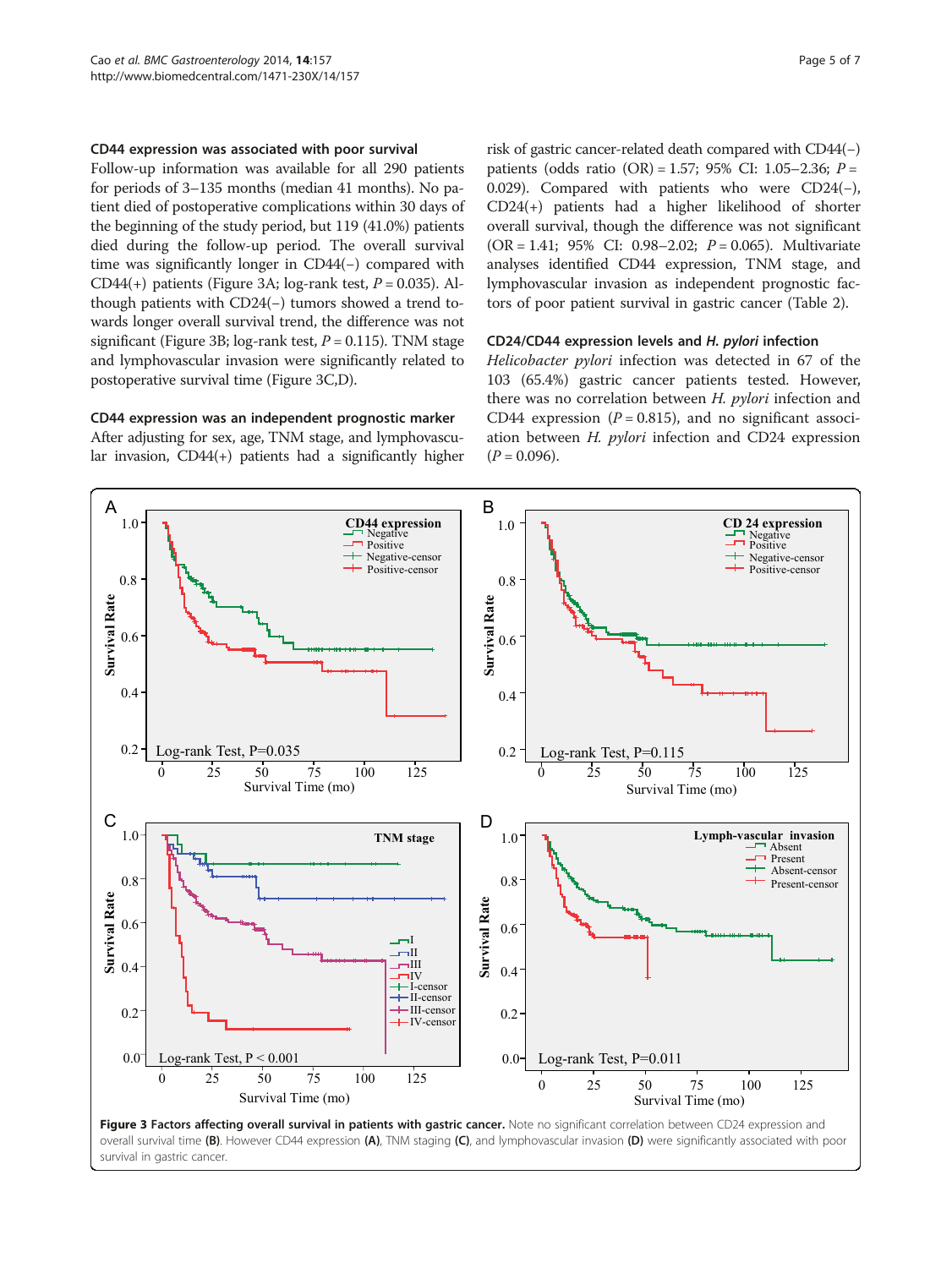<span id="page-5-0"></span>Table 2 Multivariate analysis with Cox proportional hazards model for prediction of overall survival in patients with gastric cancer

|                         | Relative risk (95% CI) | P value* |
|-------------------------|------------------------|----------|
| CD44 expression         |                        |          |
| Negative $(n=112)$      | Reference              |          |
| Positive (n=178)        | $1.57(1.05 - 2.36)$    | 0.029    |
| CD24 expression         |                        |          |
| Negative (n=173)        | Reference              |          |
| Positive (n=117)        | 1.41(0.98-2.02)        | 0.065    |
| TNM staging             |                        |          |
| $1(n=23)$               | Reference              |          |
| $II(n=47)$              | 1.69(0.46-6.24)        | 0.433    |
| $III (n=187)$           | 4.32(1.33-14.01)       | 0.015    |
| IV ( $n=33$ )           | 14.53(4.27-49.41)      | < 0.001  |
| Lymph-vascular invasion |                        |          |
| Absent $(n=134)$        | Reference              |          |
| Present (n=156)         | 1.60(1.09-2.35)        | 0.016    |

\*Cox proportional hazards model, adjusted for gender, age,venous infiltration, TNM staging.

## **Discussion**

Several recent studies have focused on the diagnostic and prognostic significance of CD24 and CD44 expression in human cancers [\[17](#page-6-0)-[19](#page-6-0)], and the roles of CD24 and CD44 in gastric carcinoma have also been explored [[6,11,20,21\]](#page-6-0). Takahashi et al. reported that CD24 upregulation was significantly associated with depth of invasion and high pathological stage in 173 patients with gastric cancer [\[22](#page-6-0)]. The frequency of CD44 expression in gastric cancer varies widely from 31 to 72%. Ozmen et al. reported significant correlations between CD44 over-expression and perineural invasion and lymph node positivity in gastric cancers [[23](#page-6-0)]. The present study simultaneously analyzed CD24 and CD44 expression levels independently and showed that positive expression of CD44 alone, but not CD24, was associated with poor survival in gastric carcinoma. No CD24(+) or CD44(+) staining was found in normal gastric surface epithelium in the present study, though Bessède et al. did detect CD44 expression in normal gastric mucosa [\[12](#page-6-0)]. Further studies are needed to explain this apparent discrepancy. CD24 is a mucin-type glycosylphosphatidylinositollinked cell surface protein that is expressed in developing or regenerating tissue, and in ovarian cancer and hepatocellular carcinoma [\[20,24](#page-6-0)]. Previous investigation of the correlation between CD24/CD44 expression and gastric cancer revealed that CD24(+) patients had a higher likelihood of gastric cancer recurrence than CD24(−) patients [[11](#page-6-0)]. However, the biological function of CD24 in carcinogenesis remains unknown. Previous studies observed relationships between high CD24 expression and lymph node metastasis, venous invasion, and lymphatic invasion. However, although the present study found a trend towards shorter survival in CD24(−) compared with CD24(+) patients, the difference was not significant. Duckworth et al. detected CD24 expression in gastric parietal cells and showed that it regulated apoptosis and the response to Helicobacter felis infection in a mouse model [\[25](#page-6-0)]. However, the current study found no significant association between Helicobacter infection and CD24 expression. One possible explanation for the significant association between CD44 and survival may be related to the stem cell function of CD44(+) cells [\[26](#page-6-0)-[29](#page-6-0)]. In 2009, Takaishi et al. first demonstrated the existence of CD44(+) cells endowed with stem cell properties in gastric tumors. They reported that CD44(+) gastric cancer cells showed the stem cell characteristics of self-renewal and the ability to form differentiated progeny and give rise to CD44(−) cells. Takaishi et al. further verified CD44 as a cell surface marker of gastric CSCs in several human gastric cancer cell lines, and demonstrated that CD44(+) gastric cancer cells showed increased resistance to chemotherapy- or radiation-induced cell death [[29](#page-6-0)]. Liu et al. reported that CD44 was a direct and relevant downstream target of miR-34a in prostate cancer. CD44 protein levels were decreased in cells over-expressing miR-34a, and knock down of CD44 functionally mimicked the miR-34a effects of inhibition of tumor development and metastasis [30]. We therefore considered that higher expression of CD44 in gastric cancer cells may represent a higher percentage of CSCs, thus explaining why  $CD44(+)$  patients demonstrate poorer overall survival than CD44(−) patients. Further studies are warranted to investigate the mechanisms of miRNA regulation of CSCs.

#### Conclusions

In conclusion, expression of CD44 was associated with poor survival in patients with gastric carcinoma. This suggests that CD44 may be a clinically useful prognostic marker, and may also represent a useful therapeutic target. However, the functions of CD24 and CD44 in gastric carcinogenesis remain unclear [[31,33](#page-6-0)], and further studies are needed to clarify their roles.

## Additional file

[Additional file 1: Figure S1.](http://www.biomedcentral.com/content/supplementary/1471-230X-14-157-S1.pptx) Photographies of the CD44 immunohistochemistry staining intensities: 0, 1, 2, and 3.

#### Competing interests

The authors declare that they have no competing interests.

#### Authors' contributions

JJ and XC designed the study and carried out most of the study; JJ and XC wrote the first draft of the manuscript; DC performed the molecular experiments; HM performed the pathology experiments; MJ, YW, and FK analyzed the pathological data; DC, ZJ, and FK collected patients' clinical